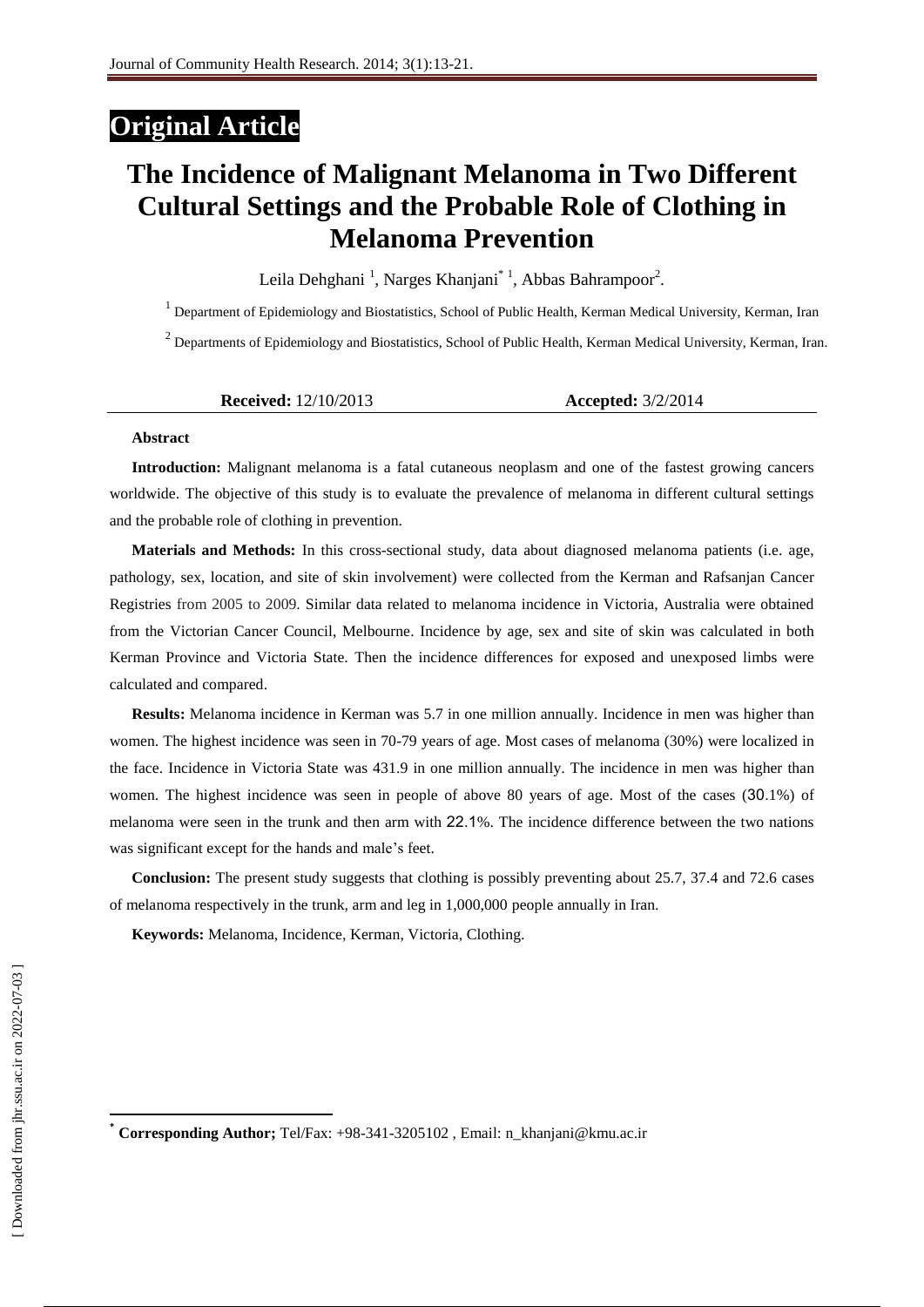### **Introduction**

Skin cancer is an important growing public health problem, causing a heavy burden on worldwide health <sup>[1]</sup>. This cancer includes basal cell carcinoma, squamous cell carcinoma and melanoma  $[2, 3]$ . Throughout the world, the incidence of melanoma has been increasing steadily over the past few decades  $[1]$ . Malignant melanoma is one of the fatal cutaneous neoplasms  $[4]$  and one of the fastest growing skin cancers worldwide <sup>[5]</sup>. During the past several decades, there has been a significant increase in the incidence of melanoma among all populations. The annual increase in the incidence rate varies between populations, but in general has been about 3 to 7% per year  $\left[6\right]$ . The estimates suggest a doubling of melanoma incidence every 10-20 years<sup>[7]</sup>. In Australia, melanoma is the fourth most common cancer among males after prostate cancer, bowel cancer and lung cancer and the third most common cancer among females after breast cancer and bowel cancer [8] .

The number of deaths due to malignant melanoma has also increased in most fairskinned populations throughout the world in the past few decades. The role of different environmental, hereditary and host factors in the etiology of melanoma is controversial  $^{[9]}$ .

Epidemiological studies have shown that the major environmental etiological factor in malignant melanoma is sunlight exposure [10]. Ultraviolet (UV) radiation affects human organs such as the skin, eyes and immune

system. UV radiation can damage DNA and thus mutagenize several genes involved in the development of the skin cancer. This role of sunlight in the development of skin cancer has been recognized as early as 1894. The main natural source of UV radiation is the sun  $[11, 2, 1]$ 3] .

Although different patterns of sun exposure are associated with different levels of risk for melanoma among individuals, it seems that intermittent intense sun exposure is more important than total lifetime exposure  $[12]$ . Rates of skin cancer have increased parallel with increasing exposure to sunlight in recent years [13].

Melanoma is preventable by limiting ultraviolet radiation exposure and enhancing UV protection behaviors  $[14, 15]$ . The currently recommended sun protection regimen includes wearing protective long-sleeved clothing, avoiding midday sun, and regular use of broad spectrum, high sun protection factor (15 or higher) sunscreens [16].

In this study, in order to evaluate the role of culture on skin cancer, through imposing different types of clothing , and the incidence of melanoma by body site was compared between the State of Victoria, Australia (a representative of western culture) and the Kerman Province in central Iran with a warm and sunny desert climate (a representative of Islamic culture).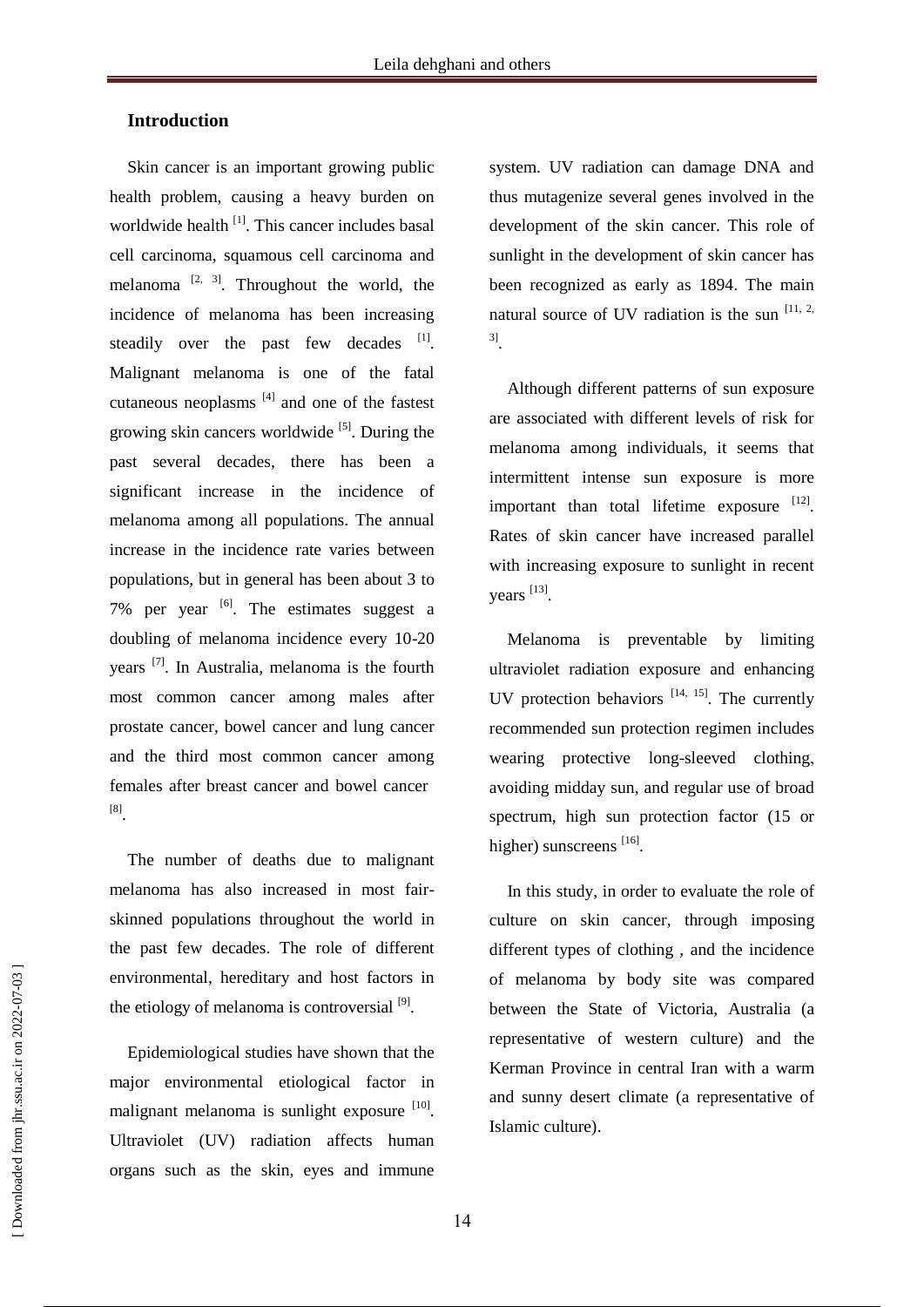Kerman Province is located between the East geographical longitude of 54°, 21′ and 59°, 34′ and northern latitude 26°, 29′ and 31°, 58' and has an area of about  $133,000 \text{ km}^2$ . It has a hot and dry weather with hot summers and relatively cold winter seasons and limited rainfall. It has an altitude of 1491 m over sea level. According to the last census performed by the statistical centre of Iran in 2006, the total population of Kerman province was 2,652,413, which covers 3.76% of Iran's population with a male to female ratio of  $104:100$  <sup>[17]</sup>. Victoria is a state in the southeast of Australia and geographically the smallest mainland state. Victoria is Australia's most densely populated state, and has a highly centralized population. The 2006 Australian census reported that Victoria had 4,932,422 people resident at the time of the census <sup>18</sup>

#### **Materials and Methods**

This study is an ecological study based on population data from two different countries. All registered data was used.

For each patient in Kerman province, data related to age, topography, sex, location, and site of skin involvement, were obtained from the Kerman and Rafsanjan Cancer Registries from the beginning of 2005 to the end of 2009. The Kerman Cancer Registry is based at the Deputy of Health at Kerman University of Medical Sciences and The Rafsanjan Cancer Registry is based at the Deputy of Health at

Rafsanjan University of Medical Sciences. These two registries have recorded all incident cancer cases in Kerman Province during this time. Based on the law approved on Oct 9, 1984 by the Islamic Consultative Assembly (Parliament) of Iran, all physicians and medical institutes, governmental or nongovernmental, are obliged to test every tissue and sample taken from a living body under any goal and report cases of cancer to the local provincial cancer registry. The only exclusion criterion was imported cases not residing in Kerman province.

Data related to melanoma in Victoria, Australia were obtained from Victorian Cancer Council after official communication. In Victoria, only melanoma cases were recorded and we were not able to compare the rates of other non-melanoma cancers with similar rates in Kerman.

Then incidence of melanoma by age, sex and site of skin was calculated in both Kerman province and Victoria State. Afterwards, sitespecific incidence rate differences were calculated for different limbs. Then, the incidence rate differences in exposed and unexposed limbs was also calculated and compared by chi-square test. The Spearman's correlation test was used to determine the effect of age on melanoma incidence in Kerman province and the State of Victoria. The data were analyzed using Minitab Software 16.2.1 (2010, Minitab Inc. USA).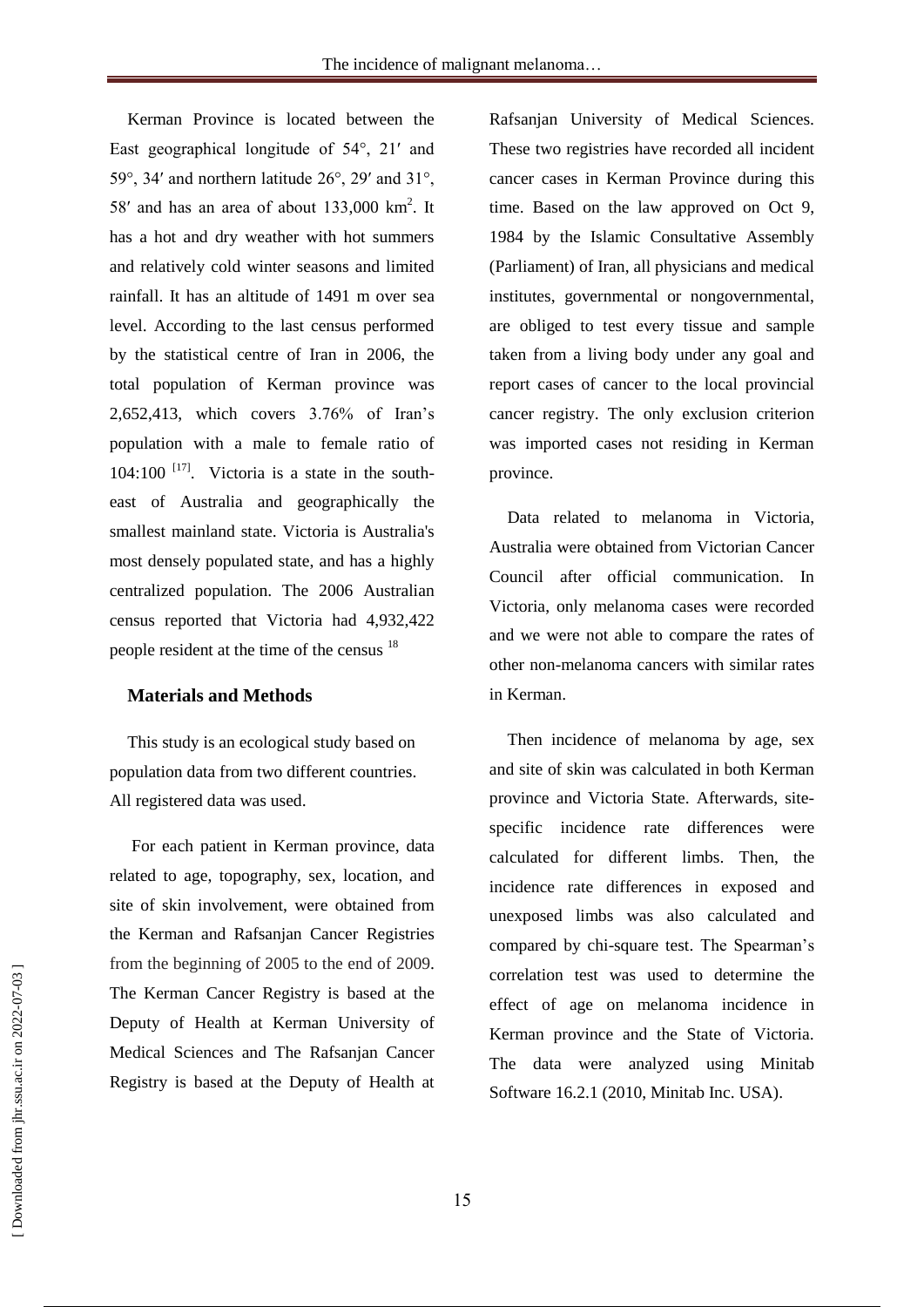#### **Results**

Seventy six cases of malignant melanoma were recorded over 5 years in Kerman province, among which 42 cases (55%) were male and 34 cases (45%) were female.

The incidence was 5.9 in 1,000,000 in men and 5.4 in 1,000,000 in women. The highest incidence was seen in 70-79 years of age (67 in 1,000,000). Most cases of melanoma (30%) were localized in the face. The total incidence in Kerman was an annual incidence of 5.7 in 1,000,000.

In Victoria State, 11,297 cases of malignant melanoma were recorded over these 5 years, among which 6227 cases (55.1%) were male and 5070 cases (44.9%) were female. Incidence in men was 480.76 in 1,000,000 and women 383.66 in 1,000,000.

The highest incidence was seen in people of above 80 years of age (1599.27 in 1,000,000). Most cases of melanoma were seen in the trunk (30.1%) and then arm (22.1%). The total annual incidence in Victoria State was 431.86 in 1,000,000.

Data on the incident of melanoma by age group in Kerman province, and Victoria Australia are separately shown and compared

in Fig 1. Although, the melanoma incidence in Victoria is higher than Kerman province, incidence rates in both Kerman province and Victoria state were higher in males and varied throughout the study period from 2005 to 2009 (Fig 2).

By use of Spearman Correlation, we evaluated the effect of age on melanoma incidence in Kerman province and the State of Victoria. The results show that there is a significant positive correlation between age and melanoma incidence both in Kerman  $(r=0.85, p-value=0.001)$  and Victoria  $(r=0.96,$ p-value<0.001).

We analyzed melanoma incidence for different body parts separately in Kerman Province and Victoria, and except for the hand, there was significant difference for all other body parts, considering that Victorians were acquiring more melanoma (Table 1). The incidence difference varied from 2.77 to 129.66 cases per one million annually in different body parts.

We also made the same comparison separately for men and women, and for all body parts there was a significant difference except for males' hand and feet (Table 2).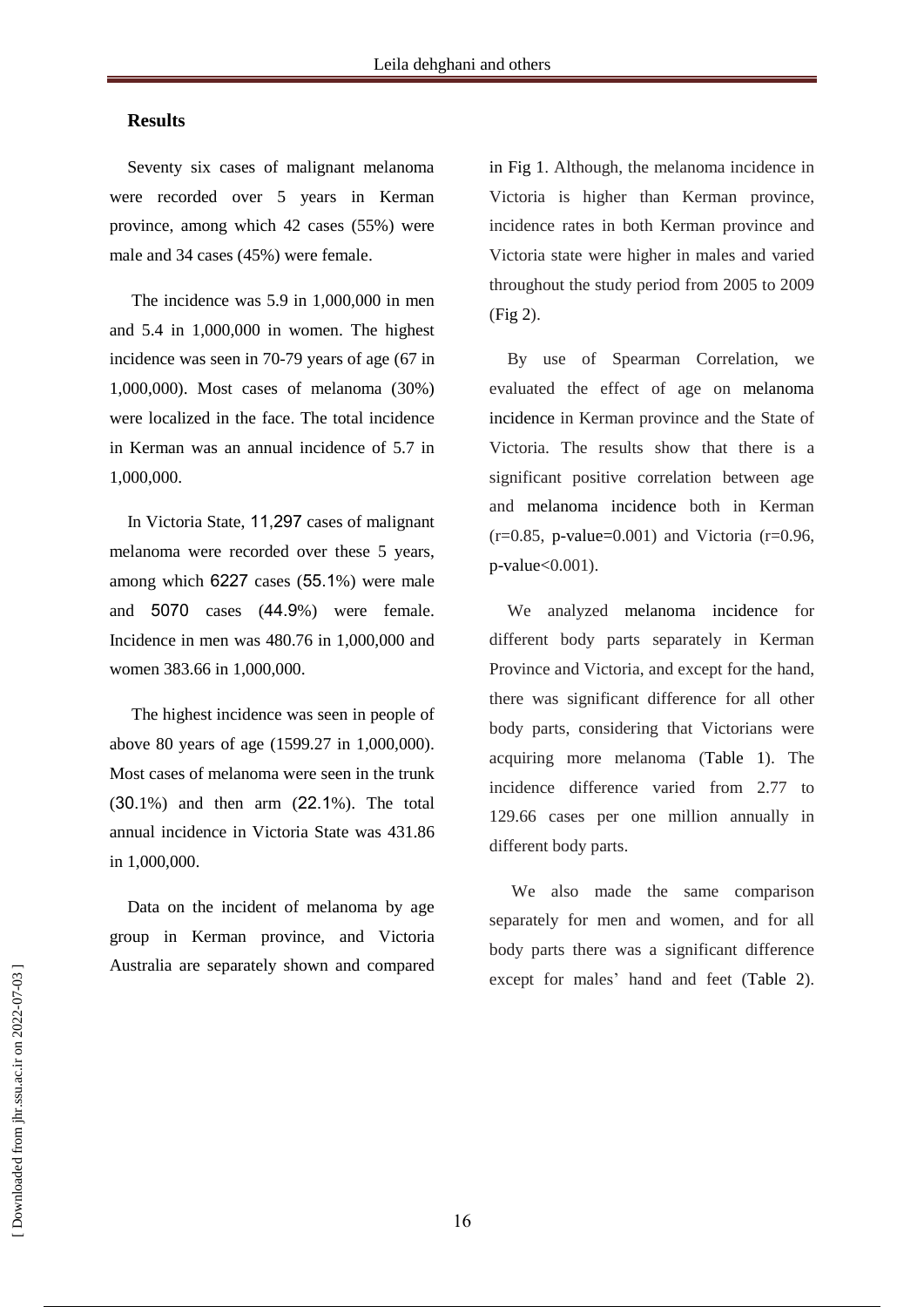

**Figure. 1**: Comparison incidence of melanoma by age group between Kerman Province and Victoria State during 2005 to 2009.



**Figure 2:** Incidence trend of Melanoma in Kerman Province and Victoria State (cases per million) during 2005 to 2009.

**Table 1**: Comparison of melanoma incidence rate by limb between Kerman Province and the State of Victoria during 2005 to 2009 (cases per 1,000,000 annually).

| <b>Tumor Site</b>           | <b>Head</b><br>&<br><b>Neck</b> | Face    | <b>Trunk</b> | Hand | Arm     | Foot | Leg     |
|-----------------------------|---------------------------------|---------|--------------|------|---------|------|---------|
| <b>Victoria</b>             | 31.18                           | 58.89   | 129.74       | 3.47 | 95.42   | 8.25 | 83.61   |
| <b>State</b>                |                                 |         |              |      |         |      |         |
| Kerman                      | 0.36                            | 1.80    | 0.08         | 0.70 | 0.90    | 1.10 | 0.80    |
| <b>Province</b>             |                                 |         |              |      |         |      |         |
| <b>Incidence</b>            | 30.82                           | 57.09   | 129.66       | 2.77 | 94.52   | 7.15 | 82.81   |
| difference                  |                                 |         |              |      |         |      |         |
| of<br>p-value<br>comparison | < 0.001                         | < 0.001 | < 0.001      | 0.18 | < 0.001 | 0.02 | < 0.001 |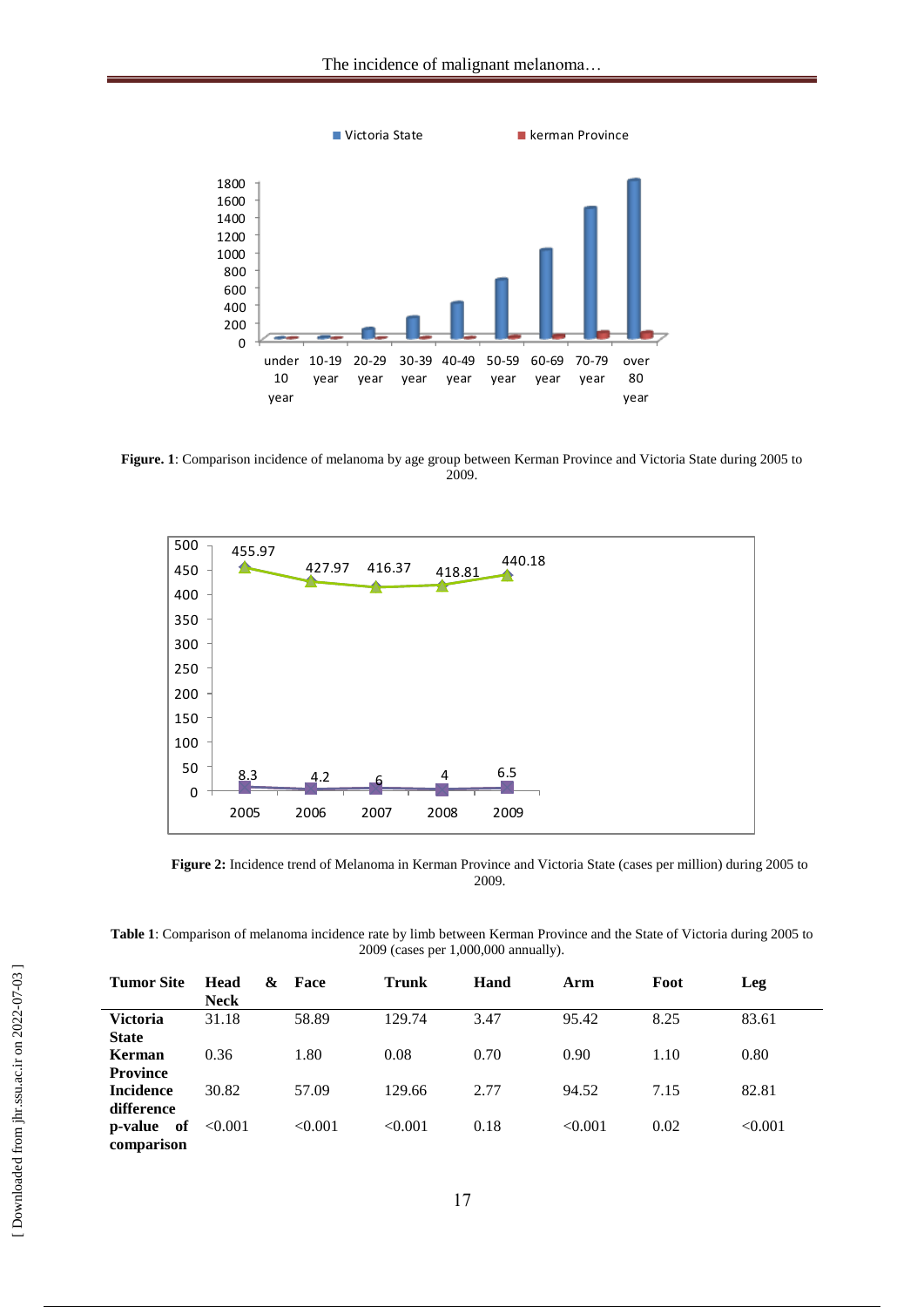|                   | Leg         |             | Foot     |           | Arm         |             | Hand |     | <b>Trunk</b> |             | Face        |             | <b>Head &amp; Neck</b> |             |
|-------------------|-------------|-------------|----------|-----------|-------------|-------------|------|-----|--------------|-------------|-------------|-------------|------------------------|-------------|
|                   | M           | F           | М        | F         | M           | F           | М    | F   | М            | F           | М           | F           | М                      | F           |
| <b>Victori</b>    | 52.7        | 113.        | 5.9      | 10.       | 88.4        | 102.        | 2.4  | 4.4 | 184.         | 75.7        | 71.7        | 46.2        | 47.1                   | 15.5        |
| a State           | 9           | 91          | 4        | 59        | 6           | 25          | 7    | 6   | 79           | 6           | 8           | 4           | 6                      |             |
| Kerma             | 0.8         | 0.2         | 1.8      | 1.2       | 1.2         |             | 1.4  | 0.8 | 0.2          | $\theta$    | 2           | 1.6         | 0.8                    | 0.04        |
| n<br>Provin<br>ce |             |             | $\Omega$ | $\theta$  |             |             |      |     |              |             |             |             |                        |             |
| <b>Inciden</b>    | 51.9        | 113.        | 4.1      | 9.3       | 87.2        | 101.        | 1.0  | 3.6 | 184.         | 75.7        | 69.7        | 44.6        | 46.3                   | 15.1        |
| ce<br>differe     | 9           | 71          | 4        | 9         | 6           | 25          | 7    | 6   | 59           | 6           | 8           | 4           | 6                      |             |
| nce               |             |             |          |           |             |             |      |     |              |             |             |             |                        |             |
| P value           | < 0.0<br>01 | < 0.0<br>01 | 0.1<br>6 | 0.0<br>04 | < 0.0<br>01 | < 0.0<br>01 | 0.5  | 0.1 | < 0.0<br>01  | < 0.0<br>01 | < 0.0<br>01 | < 0.0<br>01 | < 0.0<br>01            | < 0.0<br>01 |

**Table 2:** Comparison of melanoma incidence rate by limb and sex between Kerman Province and the State of Victoria during 2005 to 2009 (cases per 1,000,000 annually).

#### **Discussion**

In this study, we compared the incidence of cutaneous melanoma in Kerman province and the State of Victoria during the years 2005 to 2009 by age, sex, and body parts.

In the present study, in both countries, the incidence of malignant melanoma was higher in men than women. This result has also been confirmed by other studies  $^{[19,20,21]}$ .

In the present study, it was shown that with increasing age, the incidence rate increases in both Kerman province and Victoria, which is rational in regard to increased lifetime UV exposure. These results are similar to other studies, which confirm that as age increases, skin cancer incidence increases as well  $[21, 22, 12]$ 25] .

In our study, similarly sun-exposed body parts in both cultures such as hands had a relatively similar, non-significant difference in incidence rate. The fact that body parts' more exposure to sunlight acquires more melanoma has also been confirmed in other studies  $[22, 23,$ 

 $24, 25, 26$ ]. Lesage et al found that men's head and neck melanoma (HNM) mainly occurred in the peripheral area (i.e. scalp, forehead, temples, ears, and neck) and women's mainly occurred in the central area and this difference was significant. Moreover, HNMs located in the peripheral area occurred significantly more on the left side in men and on the right side in women. The authors hypothesized that this different distribution of melanoma between men and women could be explained by the role of long-term photoprotection by hair and sun exposure in cars [19].

The dressing code in Iran as an Islamic nation requires all women from the age of 9, to cover their head (hair), neck, trunk, arms, forearms, thighs and legs. This leaves only their face, hands and feet exposed. Exposing the feet and hands is not forbidden, but many women are also accustomed to wearing socks and long dresses or pants, which cover their feet as well.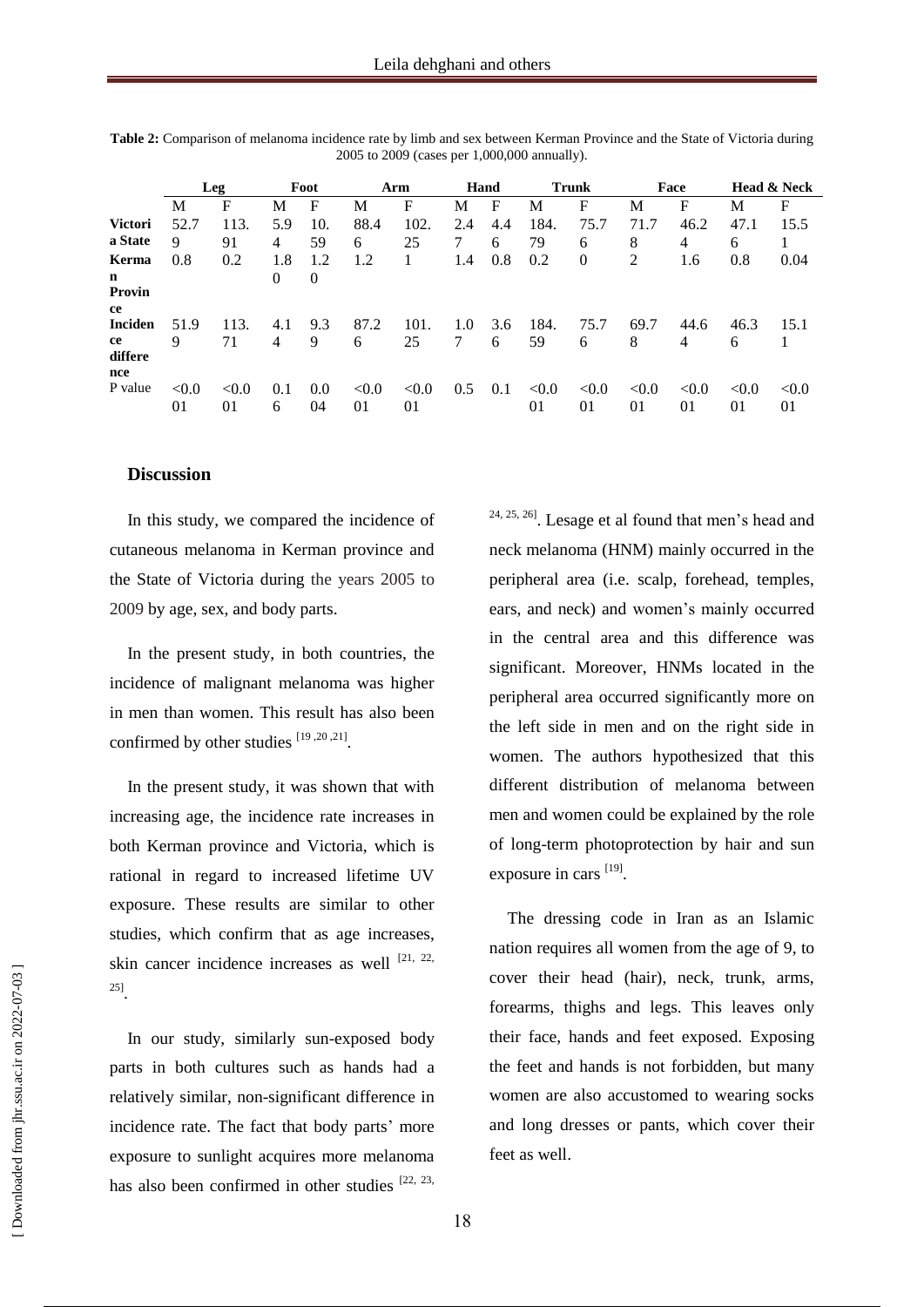The usual dressing for Iranian men is also relatively different from Westerners. Wearing sleeveless shirts and short pants in public is not prohibited but is unusual for Iranian men. Also, men expose their hand and feet much more than women, and this could probably explain the insignificant difference between men's melanoma incidence in the hands and feet between the two nations.

According to the results of this study, the incidence in men was higher than women in both nations. The reason can be more outdoor work for men. Men are more exposed to solar UV  $^{[26]}$ , and probably less accustomed to using sunscreens and therefore, are at increased risk of the adverse consequences associated with UV exposure and skin cancer. This study, like any other ecological study, had the limitation of not using individual data and not being able to adjust for individual variables. Some variables are different between the two populations such as the intensity of UV exposure between the two nations and different skin colors. Iran has a much more homogenous population in this regard, although Australia enjoys a diverse range of ethical groups from all over the world. Epidemiological studies have shown that exposure to sunlight is the

major environmental risk factor for the development of melanoma especially in individuals with fair-skin  $[27]$ . However, the strength is that the intensity of these factors can show itself in the incidence difference in exposed body parts such as face, hands and feet, which are uncovered in both populations, and as our results show, the difference between these parts was insignificant. Based on these results in Table 2 and by subtracting the incidence difference of the face (which has the highest exposure among exposed parts), we guess that clothing is possibly causing a risk difference of about 25.72, 37.43 and 72.57 cases of melanoma (respectively in the trunk, arm and leg) in 1,000,000 people annually between the two nations and due to more clothing in Iranian culture are acquiring much less melanoma in unexposed body parts. These results are in line with studies that believe clothing is an important preventive factor for skin cancers including melanoma  $^{[28, 29, 30]}$ .

#### **Acknowledgements**

The authors wish to thank the Cancer Council Victoria, Dr. Varzandeh from The Kerman Province Cancer Registry and Dr. Reiahi from the Rafsanjan Cancer Registry, who provided the data for this study.

#### **References**

- 1. Edevries L.V, Vandepoll-Franse W.J, Louwman F.R, et al. Predictions of skin cancer incidence in the Netherlands up to 2015. British J Dermatol. 2005;152(3):481–8.
- 2. Mahmoud R. Ultraviolet radiation and skin cancer molecular mechanisms. J Cutan Pathol .2005; 32(3):191–205.
- 3. Luther U, Dichmann S, Schlobe A, et al. UV light and skin cancer.Med Monatsschr Pharm.2000;23(8):261-6.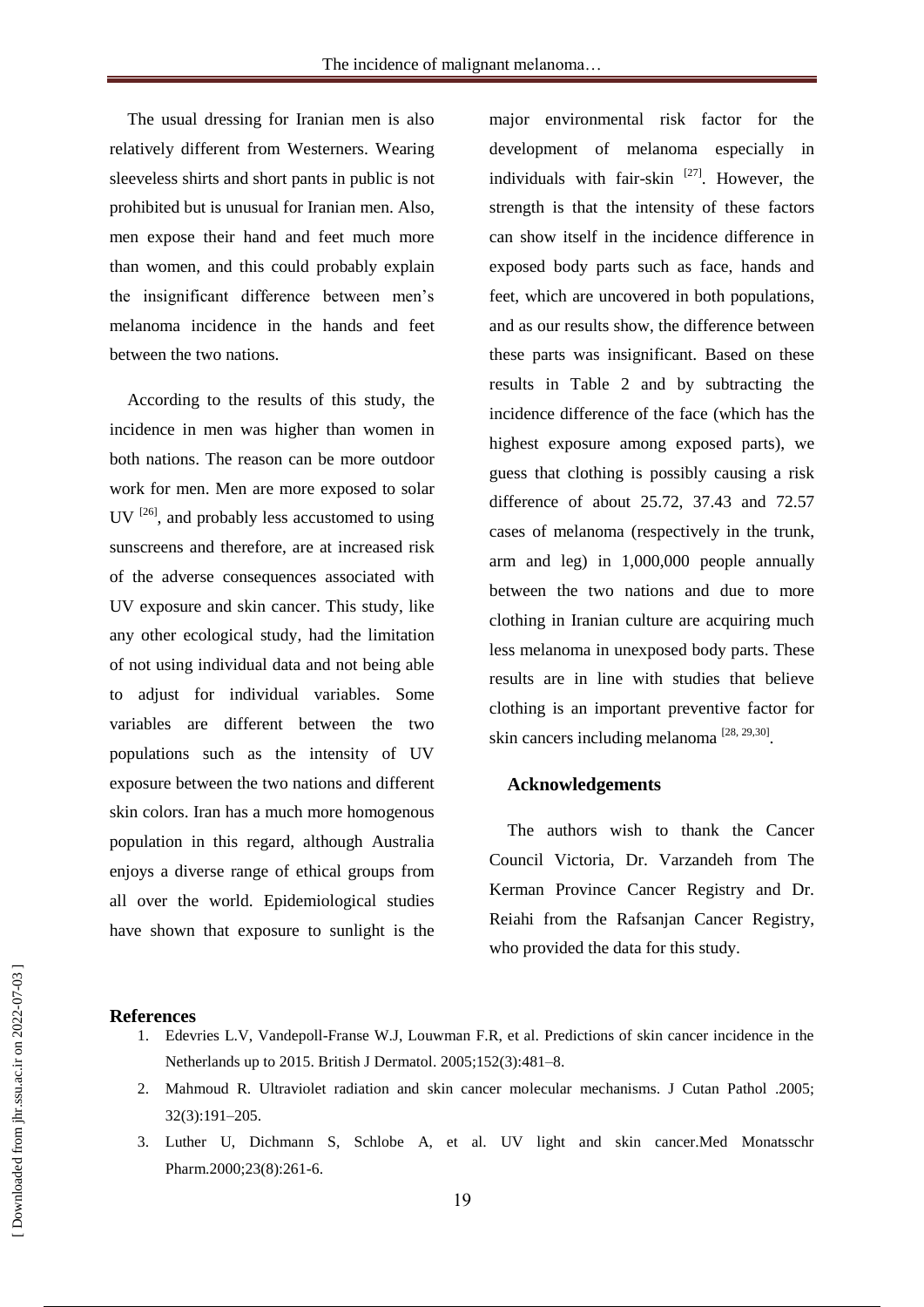- 4. Safaii Naraghi Z, Bahadori M, Ehsani A.H, et al. Evaluation of primary cutaneous malignant melanoma according to Breslow and Clarke pathological indices. Tehran Univ Med J .2006; 64(5):79-86.
- 5. Eleni Linos, Susan M, Myles G, et al. Increasing Burden of Melanoma in the United States. J Invest. 2009;129(7): 1666–74.
- 6. Mahler V, Diepgen TL. The epidemiology of skin cancer. Br J Dermatol. 2002; 146 (61):1–6.
- 7. Garbe C, McLeod GR, Buettner PG. Time trends of cutaneous melanoma in Australia and Central Europe. Cancer .2000; 89(6):1269-78.
- 8. AIHW. Australian Health Trends 2001. Canberra: Australian Institute of Health and Welfare, 2001.
- 9. [Lens MB,](http://www.ncbi.nlm.nih.gov/pubmed?term=Lens%20MB%5BAuthor%5D&cauthor=true&cauthor_uid=14996086) [Dawes](http://www.ncbi.nlm.nih.gov/pubmed?term=Dawes%20M%5BAuthor%5D&cauthor=true&cauthor_uid=14996086) M. Global perspectives of contemporary epidemiological trends of cutaneous malignant melanoma. British J Dermatol. 2004; 150(2):179–85.
- 10. Marks R. Epidemiology of melanoma. Clin Exp Dermatol . 2000; 25(6):459-63.
- 11. Tavakoli M.B , Shahi Z. Solar ultraviolet radiation on the ground level of Isfahan. Iran. J. Radiat. Res .2007; 5 (2):101-4.
- 12. Berwick M. Patterns of sun exposure which are causal for melanoma.In: Melanoma. Critical Debates (Newton Bishop JA, GoreM, eds). Oxford: Blackwell Science, 2002; 3–15.
- 13. Diffey BL. A quantitative estimate of melanoma mortality from ultraviolet absurbed use in the UK. Br J Dermatol. 2003;149(3):578-81.
- 14. Glanz K, Mayer JA. Reducing ultraviolet radiation exposure to prevent skin cancer methodology and measurement. Am J Prev Med. 2005; 29(2):131–42.
- 15. Rigel DS. The effect of sunscreen on melanoma risk. Dermatology Clin. 2002; 20(4): 601–6.
- 16. UV Awareness. 2012, Available at .http://www.uvawareness.com/uv-index/uv-forecasts.php. Accessed May 16, 2012
- 17. Statistical Center of Iran (2007). Iran Statistic Yearbook, 2007. Tehran: Statistics Center of Iran.
- 18. Victoria (Australia). Available at http://en.wikipedia.org/wiki/Victoria Accessed Nov 18, 2012.
- 19. Lesage C, Barbe C, Clainche A L, et al. Sex-Related Location of Head and Neck Melanoma Strongly Argues for a Major Role of Sun Exposure in Cars and Photo protection by Hair. J Investigative Dermatol. 2013; 133(5):1205–11.
- 20. Clark LN, Shin DB, Troxel AB. Association between the anatomic distribution of melanoma and sex. J Am Acad Demerol. 2007; 56(5):768–73.
- 21. Elwood JM , Gallagher RP. body site distribution of coetaneous malignant melanoma in relationship to patterns of sun exposure exposure. Int. J. Cancer.1988; 78(3), 276-80.
- 22. Mackie R.M, Quinin A.G. Non-melanoma skin cancer and other epidermal skin tumors. In:Burns T BS,Cox N, Griffiths C, (editors).Rook' s textbook of dermatology. 7 ed. Oxford. Blackwell Science Publication,2004.p.50.
- 23. Geller A.C, Zhang Z, Sober A.J, et al. The first 15 years of the American Academy of Dermatology skin cancer screening programs:1985-1999.J Am Acad Dermatol. 2003;48(1):34-41.
- 24. Corona P, Dayliotti E, D'Errico M, et al. Risk factors for basal cell carcinoma in a Mediterranean population: role of recreational sun exposure early in life. Arch Dermatol. 2001;137(2):1162-68.
- 25. Guibert P, Mollat F, Ligen M, et al. Melanoma screening: report of a survey in occupational medicine. Arch Dermatol. 2000; 136(2): 199-202.